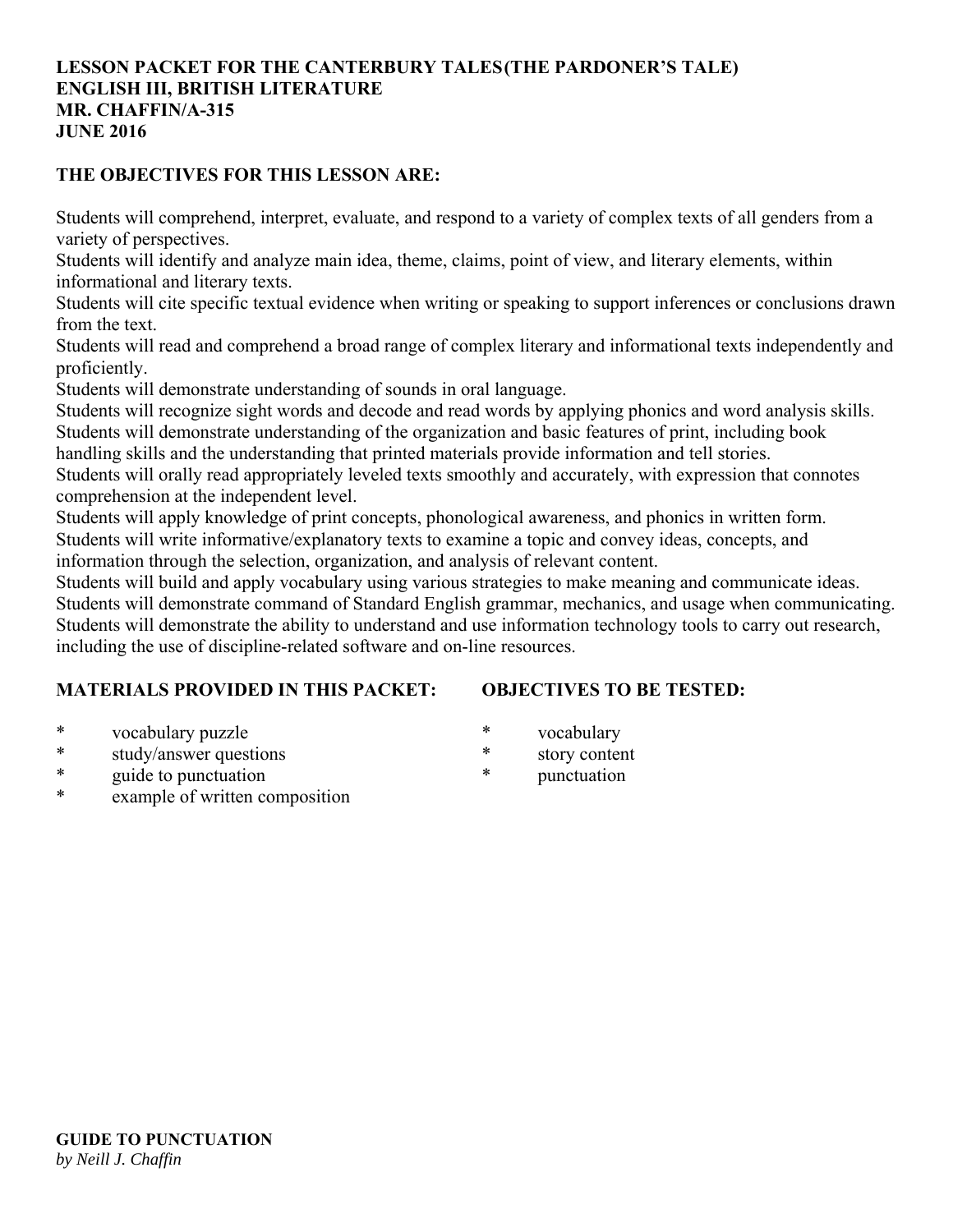The purpose of punctuation is to make written language easier to understand and more expressive. In oral communication there are many things that help make language easier to understand and more expressive: volume, tone, inflection, facial expressions, body language, etc. These are, of course, missing in written language. Punctuation helps to replace some of these.

### **END MARKS**

There are three end marks used in English: the **period**, the **question mark**, and the **exclamation mark**. A **declarative sentence** ends in a period. An **exclamatory sentence** ends in an exclamation mark; it shows heightened emotion. An **interrogative sentence** ends in a question mark; it asks a question. An **imperative sentence** may end with either a period or an exclamation mark, depending upon the emotional level; it demands or requires action.

The book is on the desk. (declarative sentence) Your hair is on fire! (exclamatory sentence) Whose dog is that? (interrogative sentence) Come on in. (imperative sentence) Get out of here now! (imperative sentence)

### **PERIODS**

#### **Use a period to indicate an abbreviation and in some acronyms; not all acronyms use periods:**

| Estb. (Established) | Enc. (enclosure) | Ltd. (Limited) | P.M. |  |
|---------------------|------------------|----------------|------|--|
|                     |                  |                |      |  |

### **COMMAS**

#### **Use a comma to separate items in a series:**

| She bought blouses, socks, skirts, pants, and shoes.                 | (words-nouns/direct objects-in a series)             |
|----------------------------------------------------------------------|------------------------------------------------------|
| They danced, they sang, and they told jokes.                         | <i>(independent clauses (sentences) in a series)</i> |
| She was a tall, dark, slender, and graceful girl.                    | (words-predicate adjectives-in a series)             |
| The cat hacked hairballs on the floor, on the bed, and on the table. | <i>(prepositional phrases in a series)</i>           |

**Note:** *Usually the last item in a series is joined with both a comma and a conjunction (see above). Do not use commas if all the items in a series are joined with conjunctions. Do not use commas if two adjectives before a noun are closely related in meaning.*

We sang and danced and ate. *(all items joined with conjunctions; thus, no commas)* Lush green grass covered the meadow. *(lush and green are closely related in meaning; thus, no commas)*

### **Use a comma (and a conjunction) to join the parts of a compound sentence:**

Dark clouds approached from the west**, and** a cold wind suddenly arose. *(comma and conjunction)* The men did not arrive on time**, nor** did they do a good job. *(comma and conjunction)*

**Note:** *Do not use commas between compound subjects, verbs, etc.; just between compound sentence parts. You may omit the comma but not the conjunction in a very short compound sentence.*

| Use a comma after certain words and phrases or clauses that introduce a sentence: |                                                      |  |
|-----------------------------------------------------------------------------------|------------------------------------------------------|--|
| They swam and we surfed.                                                          | (no comma necessary in very short compound sentence) |  |
| They at the cafeteria, and swam at the pool.                                      | (don't put a comma between verbs)                    |  |
| The boys in the band, and the girls in choir missed the bus.                      | (don't put a comma between subjects)                 |  |

| First, we must scrape off all the loose rust. | (first is an adverb used to introduce a sentence)              |
|-----------------------------------------------|----------------------------------------------------------------|
| Yes, this is a necessary preparation.         | (use a comma after "yes" or "no" used to introduce a sentence) |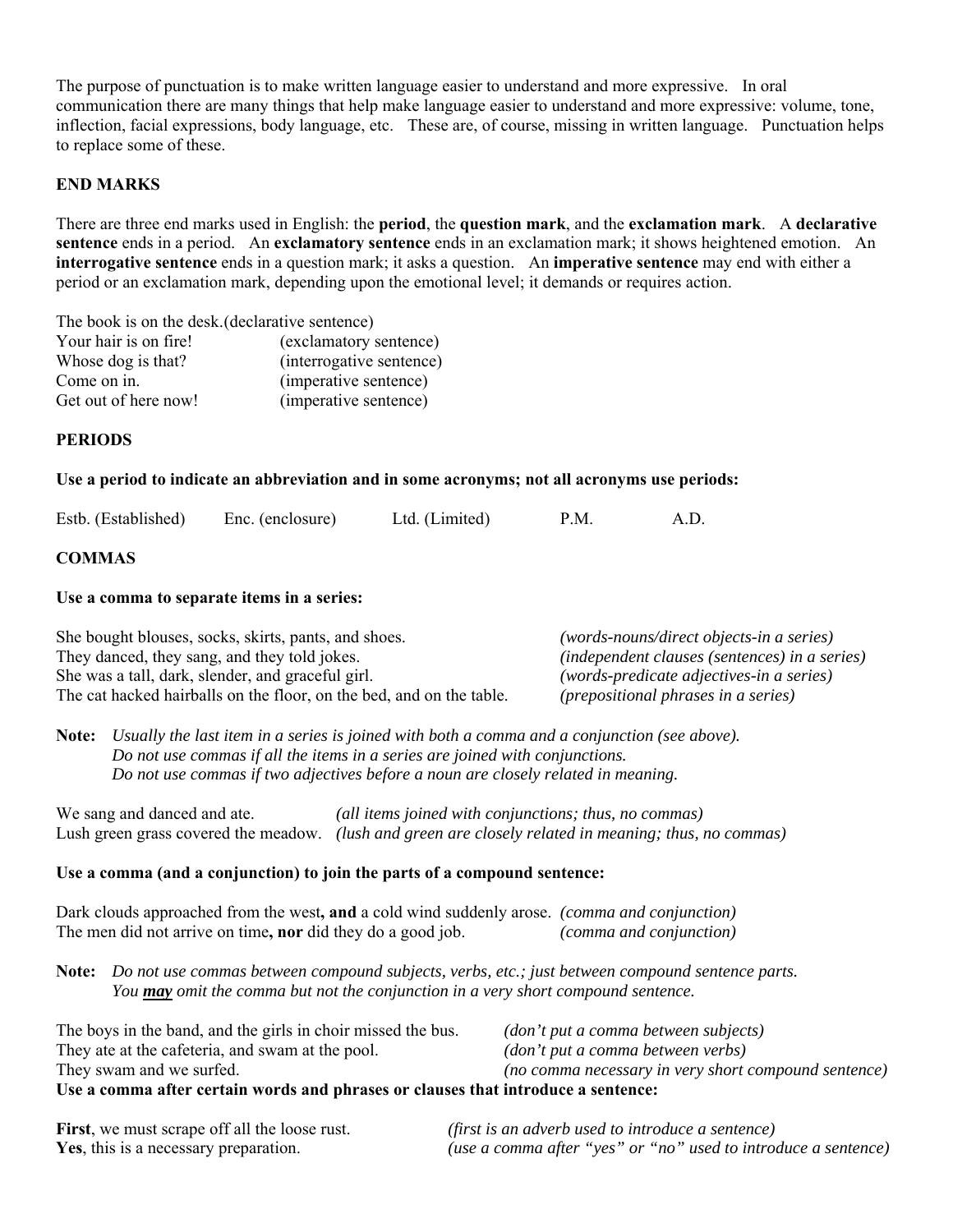**Well**, new paint will not stick to loose rust. *(use a comma after a parenthetical expression)* **As a result**, we did not win the game. *(use a comma after a parenthetical expression)* **Arriving early**, the crew began painting. *(use a comma after an introductory participial phrase)* **Before we arrived**, they prepared the area. *(use a comma after an introductory adverb clause)* **Stunned by the news**, he sank into a chair. *(use a comma after an introductory participial phrase)* **In the end of the pipe**, we found a rat. *(use a comma after a string of prepositional phrases)*

**Note:** *You usually do not have to use a comma or commas to separate phrases or clauses that do not introduce the sentence*; *more about this in later guides.*

*Usually, do not use a comma to separate a single introductory prepositional phrase from the sentence.* **Usually**, *do not use a comma to separate a string of prepositional phrases if the following subject and verb are inverted.*

*Usually, use a comma after a single introductory prepositional phrase if it ends in a numeral.*

| In the box we found two small chickens.        | (one prepositional phrase; no comma)                  |
|------------------------------------------------|-------------------------------------------------------|
| In April of 1892, they formed a company.       | (prepositional phrase ends in a numeral; use a comma) |
| Into the house and up the stairs ran the kids. | (inverted subject and verb; no comma)                 |

### **Use a comma or pair of commas to separate parenthetical phrases/expressions, sometimes called interrupters. Use a comma or pair of commas to separate nouns in direct address and appositive phrases:**

| The truth, to be sure, may never be known.                 | <i>(parenthetical expression)</i> |
|------------------------------------------------------------|-----------------------------------|
| As a result, they had to repaint the room.                 | <i>(parenthetical expression)</i> |
| If you will, <b>ma'am</b> , please step up to the counter. | (noun in direct address)          |
| Maria, please take your seat.                              | (noun in direct address)          |
| Mr. Oliver, the man in the chair, is my new teacher.       | (appositive phrase)               |

**Note:** *Do not use a comma to separate an appositive that is only a first name. Do not use a comma to separate historical appellations or the abbreviations Jr. or Sr. Referring to the last example above, be careful to express what you mean*

| That is my best friend <b>Bob.</b>                  | <i>(appositive is merely a first name; no comma)</i>         |
|-----------------------------------------------------|--------------------------------------------------------------|
| One Spanish queen was called Juana la Loca.         | (historical appellation; no comma)                           |
| The first graduate was Joe Schmo Jr.                | (abbreviation $Jr$ .; no comma)                              |
| Mr. Oliver, the man in the chair, is my teacher.    | <i>(appositive phrase; you are talking about Mr. Oliver)</i> |
| Mr. Oliver, the man in the chair is my new teacher. | (noun in direct address; you are talking to Mr. Oliver)      |

### **Use a comma to separate the parts of dates and addresses and after the last part of a date or address if the sentence continues on past that point:**

They were married on Wednesday, June 4, 2002. *(separate parts of a date)*

He lived at 621 Ninah Street, Ballard, Utah. *(separate parts of an address)* Sunday, May 24, 2006, was a clear sunny day. *(comma after last part of date before continuing sentence)* The company at 123 Main Street, *(comma after last part of an address before continuing sentence)* Bakersfield, CA, had recently moved.

**Note:** *Do not use a comma to separate month and year if only the month and year are written. Do not put a comma between the state abbreviation and the postal code. Do not put commas at the ends of lines of inside addresses or return addresses*.

He was born in March 1954. *(month and year only; no comma)*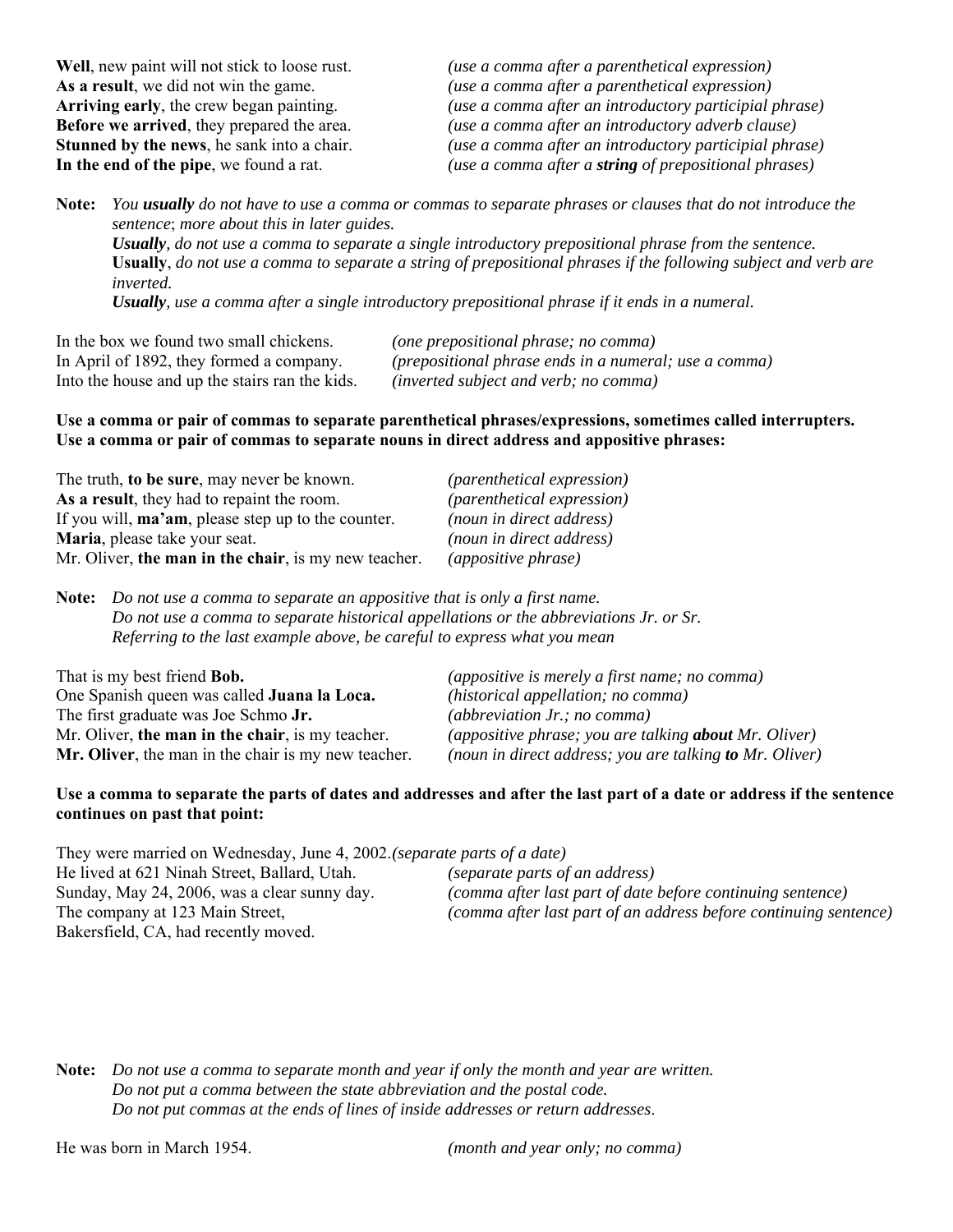He lived at 13 Baker Street, Boston, MA 89493. *(no comma between state and postal code)* 859 Main Street Baltimore, MD 95941

Baltimore Widget Company *(no commas at ends of lines of inside addresses)*

### **Use a comma after the introductory/narrative words** *before* **a direct quote and sometimes the introductory/narrative words** *after* **a direct quote:**

Mr. Thompson, "Get ready for your test." *(comma before the open quotation mark)* "Get ready for your test," said Mr. Thompson *(comma before the close quotation mark)* (comma before the close quotation mark and then before the  *open quote of the second half)*

**Note:** *If the introductory/narrative words come after the direct quote, the comma may be replaced by a question mark or by an exclamation mark; do not use the comma also. More about this in the section on quotation marks!*

### **Use a comma after the salutation/greeting of a friendly letter and after the complimentary close in all letters:**

Dear Mary, Yours truly,

**Note:** *Use a colon after the salutation/greeting of a business letter.*

Dear Mr. Smith: Gentlemen:

### **Use a comma to avoid confusion:**

Instead of two, three players left the field. *(meaning unclear without the comma)*

### **SEMI-COLONS**

### **Use a semi-colon to join parts of a compound sentence or to separate items in a series after a colon when the items are independent clauses (complete sentences) or long phrases with internal commas:**

He worked on the clock that morning; that evening he rested. *(joining two parts of a compound sentence)* They had a clear strategy: they would speed up the assembly *(separating items listed after a colon that are complete*  line; they would cut worker rest breaks; they would fire the *sentences)* workers who couldn't keep up.

The view was spectacular: long, sweeping, dramatic expanses (*separating items listed after a colon when the items* of dark, bristling fir trees; deep, narrow mist-shrouded valleys; *are long phrases with internal commas)* towering, steep-sided, snow-clad peaks.

#### **Use a semi-colon before a conjunctive adverb in a compound sentence:**

We tried as hard as we could; nevertheless, we lost the game.

### **COLONS**

**Use a colon to end the salutation in a business letter, to begin a list of things, to separate the hour and minutes in numerical time notation, to separate chapter and verse in a Biblical reference, to separate numbers that show volume and page numbers of a book or magazine, between the title and subtitle of a book, and between two parts**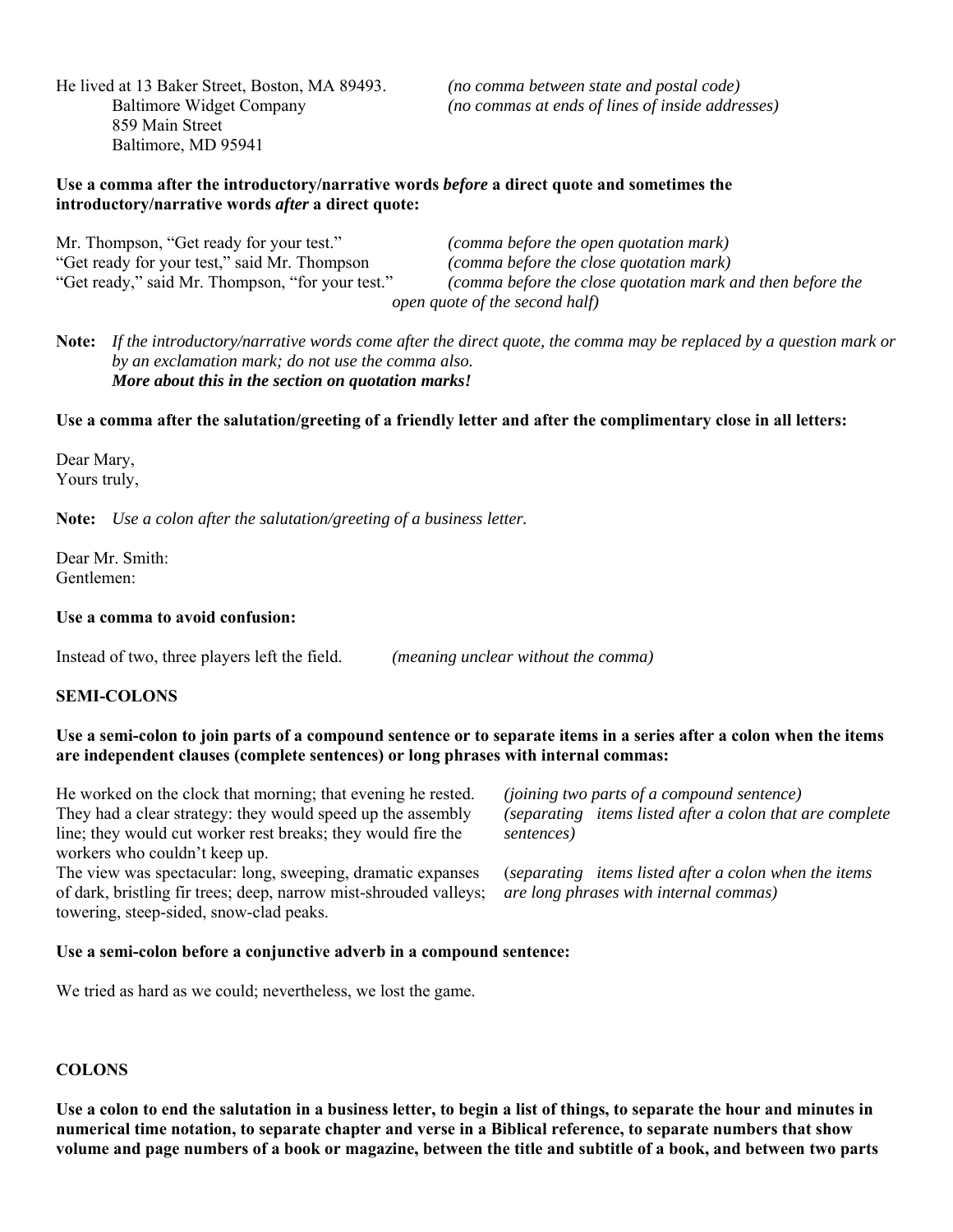### **of a compound sentence when the second sentence explains or acts as an example of the first part.**

Dear Sir or Madam: *(business letter salutation)* Get me these tools: a saw, a hammer, and a drill. *(begin a list)* He resumed work at 4:15 P.M. *(time notation)* You should read James 2:14-16 in the *New Testament*. *(chapter and verse)* It was in the *Handyman's Journal*, Volume V: pages 12-16. *(volume and page numbers)* We read *The Lord of the Rings: The Two Towers*. *(title and subtitle)* The meaning of his threat was clear: none of us would be released. *(explanatory or exemplary second sentence)*

### **HYPHENS/DASHES**

**Use a hyphen/dash to continue a word at the end of a line of text, to show a break in thought in a sentence, to set off a long explanatory statement that interrupts thought in a sentence, after a series to indicate a summarizing statement, common fractions used as adjectives, in some compound nouns, and written numbers from twenty-one to ninety-nine.**

| None of us thought to bring the recipro-             | (word continued at end of a line)               |
|------------------------------------------------------|-------------------------------------------------|
| cating saw.                                          |                                                 |
| My collection of clocks-I know you've heard          | (break of thought)                              |
| this-is very large.                                  |                                                 |
| We tried everything-every kind of poison ever        | (long explanatory statement)                    |
| made, chemical and electronic repellents,            |                                                 |
| mechanical traps-but could not get rid of the moles. |                                                 |
| Stacks of books and papers, boxes of unfiled         | (summarizing statement)                         |
| reports, clusters of dysfunctional clocks-these were |                                                 |
| stuffed into the room.                               |                                                 |
| My father-in-law is coming to visit.                 | (compound noun)                                 |
| Twenty-four clocks filled the office.                | <i>(fraction used as an adjective)</i>          |
| The man had turned ninety-nine the week before.      | (written number from twenty-one to ninety-nine) |

## **PARENTHESES**

### **Use a set of parentheses to set off material in a sentence that is so loosely related to the main idea of the sentence that it might be put into a separate sentence:**

The teacher was a calm, collected, and reasonable *(loosely connected material)* man (unless you got him off on the subject of politics) generally liked by his students.

**Note:** *Commas or hyphens are usually preferable to parentheses.*

### **APOSTROPHES**

**Use an apostrophe to form the possessive of nouns, to show contractions or omissions in words or numbers, to form the plural of letters, numbers, and words used as examples of such:**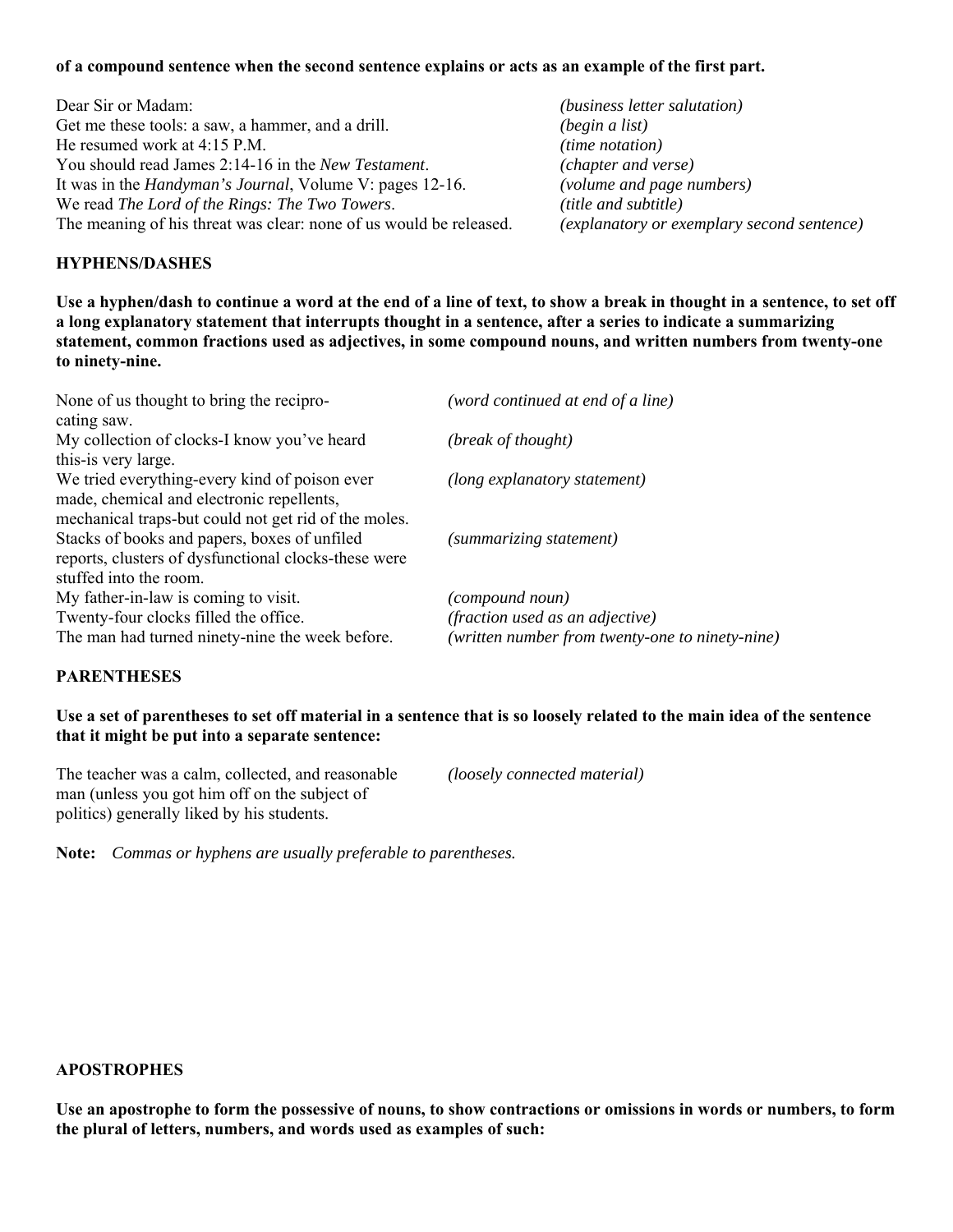| The cat's food bowl is under the table.           | (singular possessive noun)                           |
|---------------------------------------------------|------------------------------------------------------|
| The cats' collars are on the table.               | (plural possessive noun when the noun ends in $-s$ ) |
| The women's folders are on the table.             | (plural possessive when the noun does not end in -s) |
| Can't you remember the way?                       | (contraction for cannot)                             |
| what ne'er was said so well.                      | ( <i>omission in a word, usually in poetry</i> )     |
| The oil industry crashed in the '80s.             | (omission in a number)                               |
| Be sure to dot your $I$ 's and cross your $t$ 's. | (letters used as examples of such)                   |
| He is too fond of <i>maybe's</i> .                | (word used as an example of such)                    |
|                                                   |                                                      |

**Note:** *Place the possessive apostrophe before the -s for singular nouns and those plural nouns that do not end in -s.*

**Note:** *Place the possessive apostrophe after the -s in plural nouns ending in -s.*

**Note:** *The plurals of letters, numbers, and words used as examples of such are usually italicized or underlined.*

**Note:** *Do not confuse the contraction it's (it is) with the possessive pronoun its.* 

## **ITALICS/UNDERLINING**

**Use italics/underlining for titles of books, magazines, newspapers, long pamphlets or bulletins, long musical works, and software titles. Use italics for foreign words and phrases, and for emphasis. Replace italics with underlining when handwriting:**

| We read The Fellowship of the Ring in class.                            | (book title)        |
|-------------------------------------------------------------------------|---------------------|
| He got his information from U.S. News and World Report.                 | (magazine title)    |
| The Daily Oklahoman is the largest newspaper in Oklahoma.               | (newspaper title)   |
| For more information read Guide to Underwater Basket Weaving.           | (pamphlet title)    |
| The club put out its bulletin, <i>Clockmakers United</i> , every month. | (bulletin title)    |
| They performed Tchaikovsky's The Swan Lake.                             | (long musical work) |
| He bought Monty Python's Complete Waste of Time.                        | (software title)    |
| His favorite motto is <i>carpe diem</i> .                               | (foreign phrase)    |
| I said we have to leave <i>right now!</i>                               | (emphasis)          |

## **QUOTATION MARKS**

## **Use quotation marks to enclose the titles of chapters of books, the titles of poems, short stories, essays, articles, and short musical compositions:**

| We were reading "Flight to the Ford" from                         | (chapter title)      |
|-------------------------------------------------------------------|----------------------|
| The Fellowship of the Ring.                                       |                      |
| "It's a Good Day" is not a short story for late at night!         | (short story)        |
| A good example of poetic alliteration is "The Siege of Belgrade". | (poem title)         |
| "A Modest Proposal" is a satiric essay by Jonathan Swift.         | <i>(essay title)</i> |
| He read "The Price of Oil" in a news magazine.                    | (article title)      |
| We played "Flight of the Bumblebee" on our trumpets.              | (short musical work) |

## **Use quotation marks to enclose slang words or words used in special, satiric, or euphemistic ways:**

| He referred to his stealing from the company as "creative accounting". (satiric use) |                          |
|--------------------------------------------------------------------------------------|--------------------------|
| Some words for money include "scratch", "lettuce", and "moolah".                     | (slang words)            |
| The old well-digger finally "kicked the bucket".                                     | <i>(euphemistic use)</i> |

## **Enclose the words of a direct quote, but not an indirect quote, summary or paraphrase of what a person said:**

| "Get away from the window!" yelled Ms. Grumpstein.           | $(direct\ quote; use\ quotation\ marks)$ |
|--------------------------------------------------------------|------------------------------------------|
| Ms. Grumpstein said that we should get away from the window. | (indirect quote; no quotation marks)     |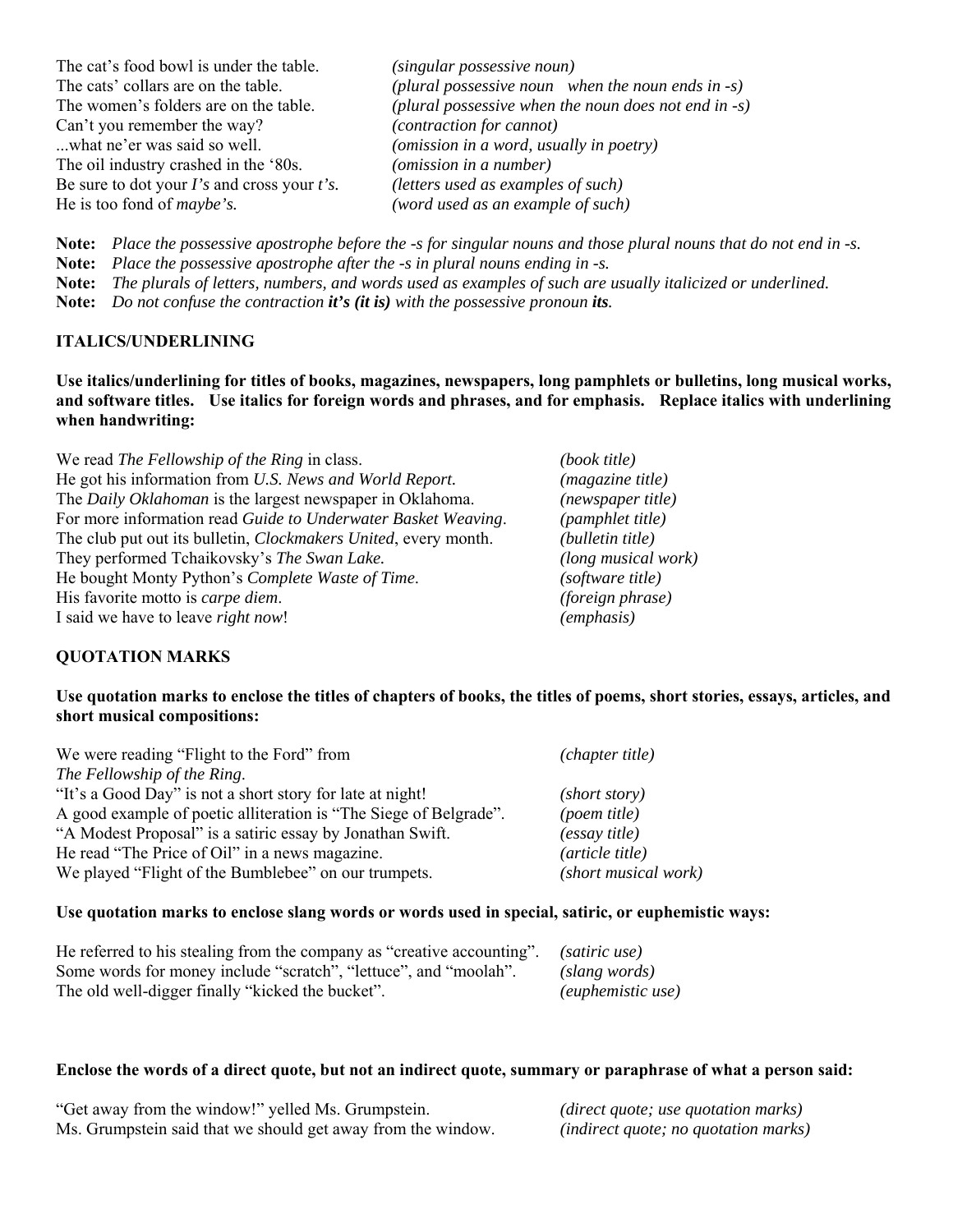### **SPECIAL RULES CONCERNING QUOTATION MARKS FOR DIRECT QUOTES**

### **In a direct quote, the speaker's words are set off from the rest of the sentence with a comma or other punctuation; the direct quote will begin with a capital letter:**

| Margarita said, "Let's really mix it up in this party!"                                                     | (comma before open quote; end punctuation before)               |  |
|-------------------------------------------------------------------------------------------------------------|-----------------------------------------------------------------|--|
| close quote)                                                                                                |                                                                 |  |
| "We must get wine for the service," said Sister Merlot. (open quote before words; comma before close quote) |                                                                 |  |
| "That is the wrong tool!" screamed Mr. Hammer.                                                              | (open quote before words; exclamation point before close quote) |  |

**Notes:** *When the narrative words come before the quote, place the comma before the open quote. When the narrative words come after the quote, place the closing punctuation before the close quote. When the end of the quotation is also the end of the sentence, a <i>period is always* placed before the close quote.  *If a quotation is a question or exclamation, the question mark or exclamation point is placed before the close quote and takes the place of a comma.* 

 *If the entire sentence, not the quote, is a question or exclamation, then the question mark or exclamation point is placed after the close quote.*

| Mr. Jones said, "Get ready for the test."      | (comma before the open quote; period before the close quote)  |
|------------------------------------------------|---------------------------------------------------------------|
| "Get read for the test!" yelled Mr. Jones.     | (punctuation before the close quote)                          |
| "Are you ready for the test?" asked Mr. Jones. | <i>(punctuation before the close quote)</i>                   |
| Did you say, "Get ready for the test"?         | (entire sentence is a question; place question mark after the |
| close                                          | quote)                                                        |

**Enclose both parts of a divided quote in quotation marks. Capitalize the beginning part of the quote. Capitalize the second part only if it begins a new sentence:**

| "Come in," he said, " and sit down." | (quote is one sentence; second part not capitalized; comma after  |
|--------------------------------------|-------------------------------------------------------------------|
|                                      | narrative words)                                                  |
| "Come in, " he said. "Sit down."     | (quote is two sentences; second part is capitalized; period after |
|                                      | narrative words)                                                  |

**For an inside quote, which is a quote within a quote, enclose the entire quote in full quotation marks. Enclose the inside quote within half quotes (which look like apostrophes). Capitalize both the full quote and the inside quote. Use a comma before the inside quote:**

Maria asked, "Did Mr. Chaffin say, 'Let's get started!'?" *(comma before full quote; open quote; comma before inside quote; half quote mark before inside quote; capitalize start of inside quote; exclamation point because inside quote is an exclamation; close the inside quote; question mark because full quote is a question; close the full quote)*

### **A colon or semi-colon at the end of a quotation is placed after the close quote:**

Read the chapter "Flight to the Ford"; then answer the study questions. These states comprised the "Old South": Florida, Alabama, Georgia, Mississippi, and Louisiana. Mr. Chaffin said, "Get ready!"; we should probably do just that.

#### **When writing dialogue, you must begin a new paragraph every time the speaker changes:**

The sun peeked into the window. Maria opened one eye and asked her sister, "What time is it?" She raised her head and looked over to where her sister lay in the other twin bed. Her sister didn't move a muscle. She yelled at her, "Wake up! What time is it?"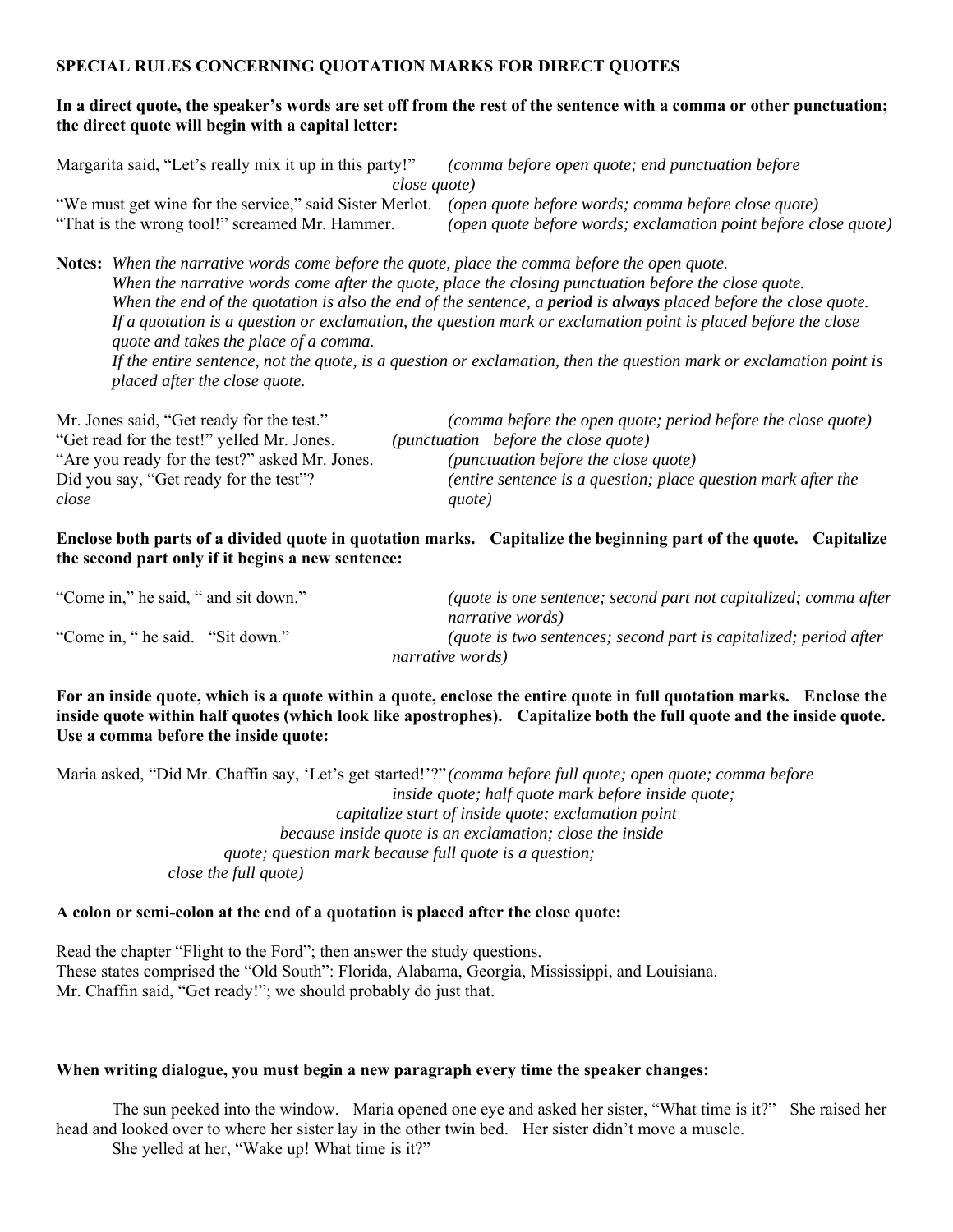Startled, her sister Ann sat up and looked at the clock on the wall. "My God, you are so lazy! The clock is right in front of you!" she snipped. "Do I have to do everything for you?"

"Yes!" Maria said. "What surprises me is that you always do!"

"Well, not any more, you lazy slob," replied Ann. She rolled over and lay back down.

 "Aren't you going to get up?" asked Maria. She couldn't believe her sister was actually talking back to her. She was used to getting her to do anything she told her to do.

"No!" Ann replied.

### **EXERCISES ON PUNCTUATION**

### **END MARKS**

*Directions: Place the appropriate end marks:*

- 01. What a terrible storm is approaching (1)
- 02. The rain fell heavily most of the day  $(1)$
- 03. Is the weather going to be bad all day  $(1)$
- 04. Class begins at 7: 40 A M (2)
- 05. The Moors entered Spain in 711 A D (2)
- 06. Who made this potato salad (1)
- 07. His dentist is Dr Joe Schmo, D D S
- 08. We bought books, pens, binders, etc ; then we went home (2)
- 09. Wow That was a great show (2)
- 10. Be sure to complete your homework (1)

### **COMMAS**

*Directions: Correctly place the commas:*

- 01. Yes I think the stock market will crash again. (1)
- 02. Oh it really isn't that important.  $(1)$
- 03. First take a bath. Second get dressed. (2)
- 04. When the sun sets the mosquitoes come out. (1)
- 05. Working hard all day they finished on time. (1)
- 06. If you would Mary please stop belching. (2)
- 07. Is this your briefcase Mr. Guelph? (1)
- 08. On Tuesday May 4 2008 the sun rose. (3)
- 09. Joe Bell our middle linebacker always plays well. (2)
- 10. This book I believe belongs to you. (2)
- 11. Instead of three four cars were parked there. (1)
- 12. Who if I may ask is responsible for this mess? (2)
- 13. They were late; furthermore they weren't prepared. (1)
- 14. My cat who started life wild is now old and lazy.
- (2)
- 15. Books piles of papers old computers and junk littered the crowded office. (3)
- 16. Mariela please bring me your test paper. (1)
- 17. She talked he sang and all of us danced. (2)
- 18. In the box by the door he placed a book. (1)

### **ITALICS/UNDERLINING/QUOTATION MARKS**

*Directions: Place the appropriate marks:*

- 19. Lush green trees lined the field followed the creek and clustered around the pond. (2)
- 20. Because they planned ahead and worked hard they succeeded. (1)

### **COLONS AND SEMI-COLONS**

*Directions: Place the colons and semi-colons:*

- 01. Here is the map over there is the compass. (1)
- 02. The business letter began "Dear Mrs. Smith" .(1)
- 03. We need these things a box, some tape, and a rat.
- (1) 04. It was a bad situation both sides were pointing guns at each other. (1)
- 05. The show begins at 3 30 P.M. (1)
- 06. His sermon was based on Revelations 4 1-4. (1)
- 07. The article was printed in Volume IV pages 12-25. (1)
- 08. It is time to leave besides, I am tired. (1)
- 09. Marcia has visited these places London, England Caracas Venezuela Bangkok Thailand and Havana Cuba. (4)
- 10. The answer is simple do your work on time. (1)

### **HYPHENS/DASHES/PARENTHESES**

*Directions: Place the appropriate marks:*

- 01. Never had I been to such a great orch estra concert! (1)
- 02. This house is built on the mother in law plan. (2)
- 03. This new tool but I guess you already know is very expensive. (2)
- 04. There were twenty one books on the shelf. (1)
- 05. Put in four pieces of chicken, one cup of carrots,
- and one half bottle of red wine. (1)

- 01. We read the poem Evangeline in English class.
- 02. The article was entitled Making a Good Living .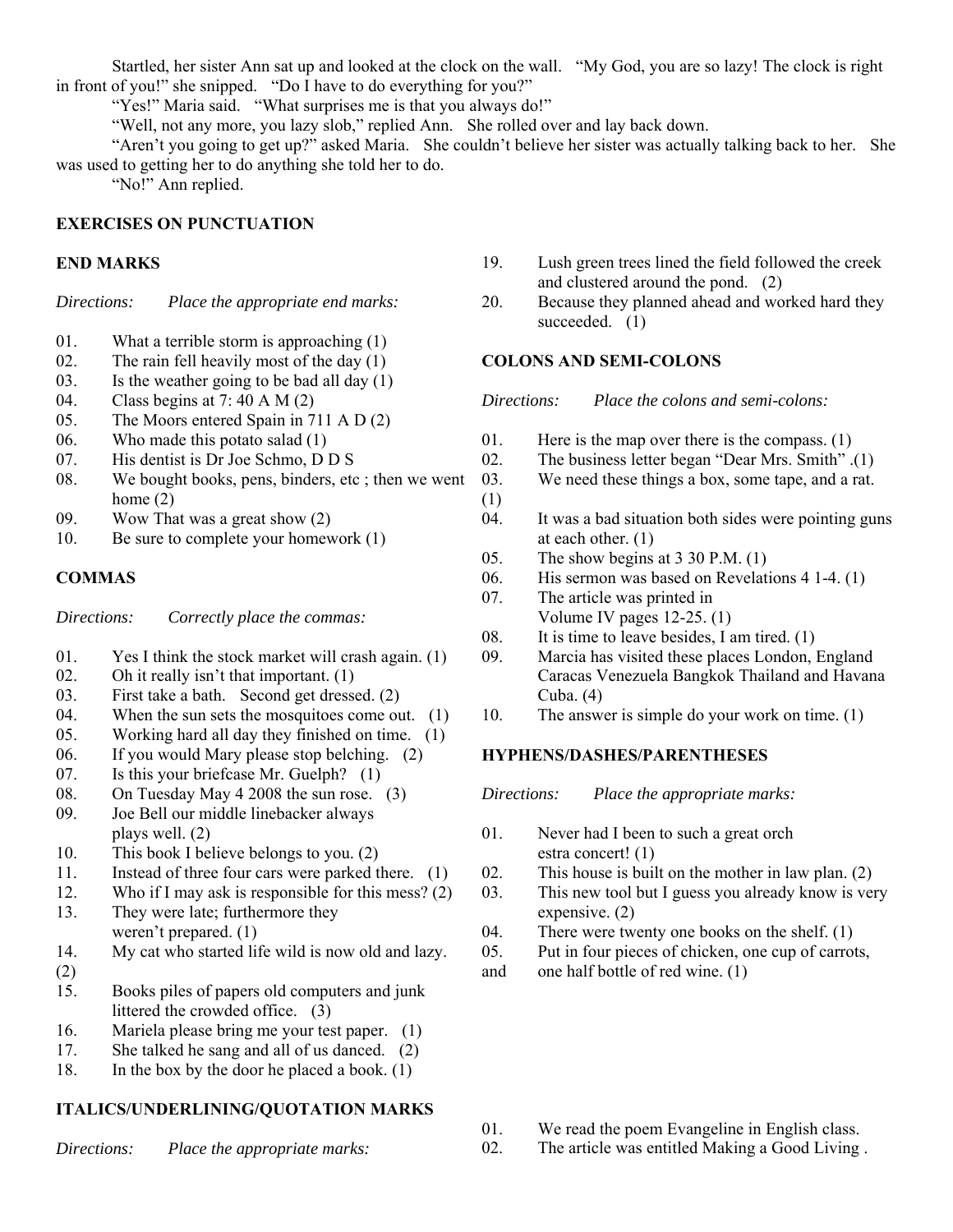- 03. The roadside bomb was blown in situ.
- 04. The next book is entitled The Two Towers.
- 
- 05. The Minute Waltz is a short piece of music. 06. He used outdated expressions like phat and rad.
	- 07. Maria asked, Did Mr. Chaffin say, Read the next chapter ?
	- 08. Bring your books, he said, and be on time.
	- 09. He wrote an essay entitled How I Wasted My Summer.
	- 10. Have you ever, she asked, tried skiing through revolving doors ?

## **About The Pardoner's Tale**

*by Neill J. Chaffin*

*The Pardoner's Tale* is one of the *Canterbury Tales*. It is a story told by a pardoner, someone who has the authority, granted by the Catholic Church, to grant indulgences. An indulgence was a remission of the temporal punishment for sin. According to Catholic doctrine, a person who has committed a sin must ask for forgiveness from God through the auspices of a priest, be granted forgiveness via that priest, and do penance. Penance is essentially a worldly punishment for the sin.

 In Catholic doctrine, someone who has sinned can be forgiven and thus avoid eternal damnation, but he will also have to spend time in Purgatory, a sort of half-way house, before gaining admittance into Heaven. An indulgence remits that punishment, usually by requiring some kind of charitable work, a pilgrimage, etc. It might also take the form of a contribution to some religious work, such as the building of a church. The idea was that the saints of the church had built up a store of grace which the church could then dispense to sinners. It was never seen, at least officially, as paying one's way out of sin.

 As with so many good-intentioned things, there were those who perverted it. The pardoner of the *Canterbury Tales* is one of those who did. He was a seller of indulgences, making money for himself or for the church. This abuse is one of the things that led to the Protestant Reformation. Some pardoner's, notably one named Tetzel, really stretched the limits on indulgences, apparently selling indulgences even for sins that had not yet been committed, as a sort of sin insurance.

*The Pardoner's Tale* is a moral lesson about the power of wealth to corrupt. "The love of money is the root of all evil", as the saying goes. It is ironic that the tale is told by the pardoner, who is himself guilty of this.

### **STUDY QUESTIONS FOR THE PARDONER**

- 01. What hypocrisy on the part of the summoner is shown in lines 16-20?
- 02. What irony is expressed in lines 23-30?
- 03. Does the pardoner seem to be at all bothered by this?
- 04. Does the pardoner display any sense of compassion for the poor? Cite evidence.
- 05. What does he want to do with the money he obtains?
- 06. Does he labor under any illusions about his character, or rather lack of it?
- 07. In the tale, what are the three men doing before time for morning services?
- 08. What do they hear going by outside?
- 09. What does the tavern-boy come back and tell them?
- 10. What is personified in the story the tavern-boy tells them?
- 11. What warning does the tavern-boy give them?
- 12. What do the men decide to do?
- 13. Where do they go when they leave the tavern?
- 14. Whom do they meet?
- 15. How are they greeted by this person they meet?
- 16. What is the tone of their response to him?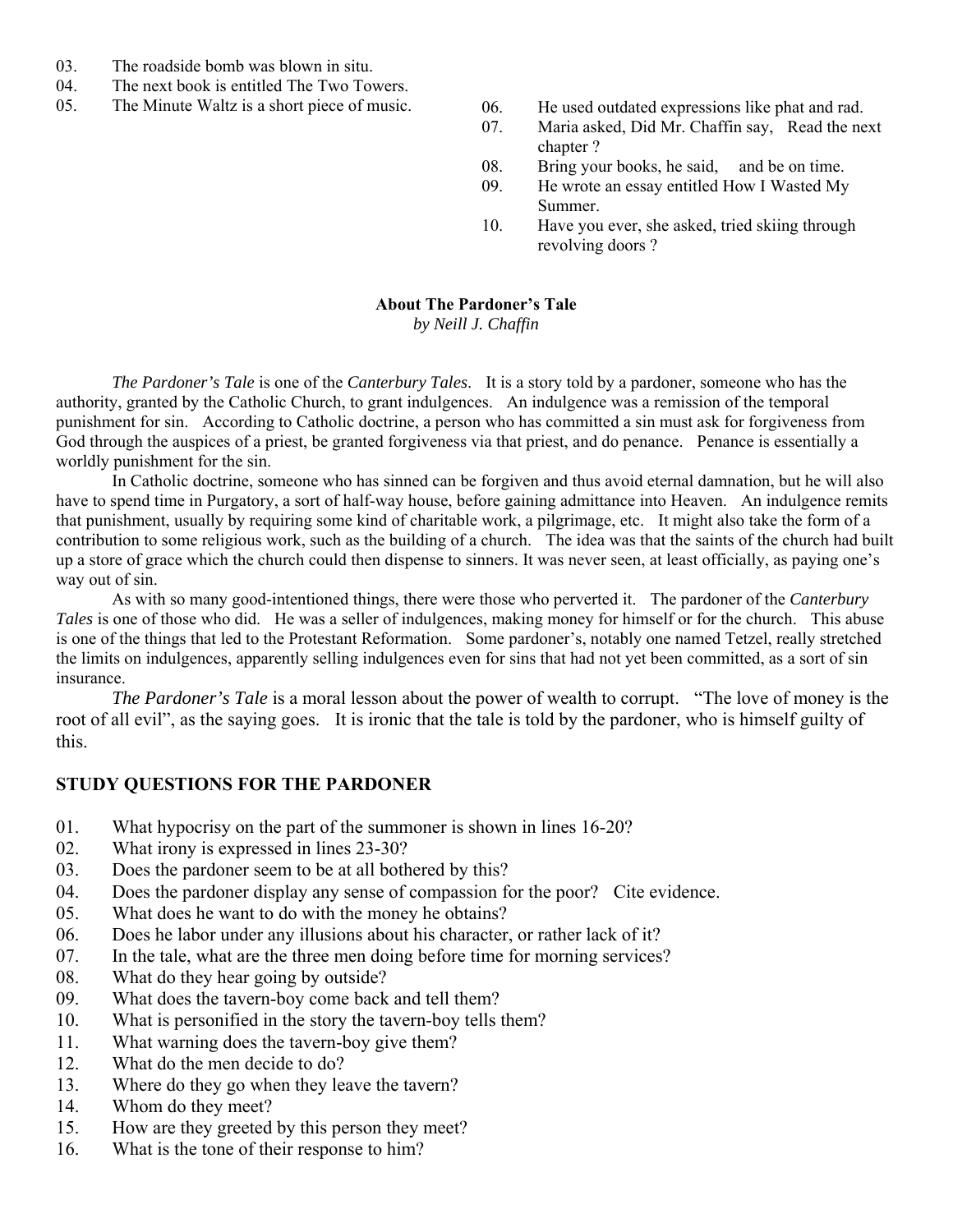- 17. What is the rhyme scheme of the story?
- 18. Of what does the old man complain?
- 19. To whom does he address this complaint?
- 20. What does he ask of the three men and caution them about doing?
- 21. What do the three men accuse the old man of being and wanting to do?
- 22. What do they demand he tell them?
- 23. How does he respond?
- 24. What good-hearted wish does the old man leave them with?
- 25. What do the men find when they reach the oak tree the old man told them about?
- 26. How do they feel about this?
- 27. What problem do they have, as indicated in lines 183-191?
- 28. How do they decide to resolve this problem?
- 29. What is the man sent back to town to bring?
- 30. What do the other two men decide to do after he leaves?
- 31. What does the youngest man, the one going back to town, decide to do?
- 32. What does he get in addition to food and wine?
- 33. What does he do with this additional thing?
- 34. What happens when he gets back to the other two men? That is, what do they do to him?
- 35. What do the two surviving men then do?
- 36. What happens to them as a result?
- 37. Did they find what they had gone out to look for?
- 38. What is the moral of the story?
- 39. Ironically, what does the pardoner then proceed to do?

# **VOCABULARY THE PARDONER'S PROLOGUE**

*Directions: Match the definitions to the words by writing the letter of the definition in front of the word:*

01. agape 02. ale 03. apostle 04. counsel 05. covetousness 06. crane 07. cupidity 08. draft 09. exclusive 10. haughty 11. jolly 12. livelihood 13. peck 14. pence 15. poverty 16. preach 17. vice 18. wench 19. wholly 20. yarn 21. yokel a. Showing great pride, disdain, contempt b. Declare in public; admonish c. Stretch the neck to see over something d. pick up with the beak e. Tale; story f. Strong desire for wealth; greed; avarice g. Shutting out all others h. A penny I. Evil or wicked conduct or behavior; any trivial fault or failing j. Greed; avarice; jealousy k. Country bumpkin; a contemptuous term for someone living in rural area l. Lack of money; indigence m. Advice n. Person sent out on a specific mission; one of the first twelve followers of Jesus o. With the mouth wide open from awe, surprise, etc. p. A derogatory term for a woman, especially one of loose morals r. A portion of liquid taken, especially of beer, wine, etc. s. A fermented grain beverage akin to beer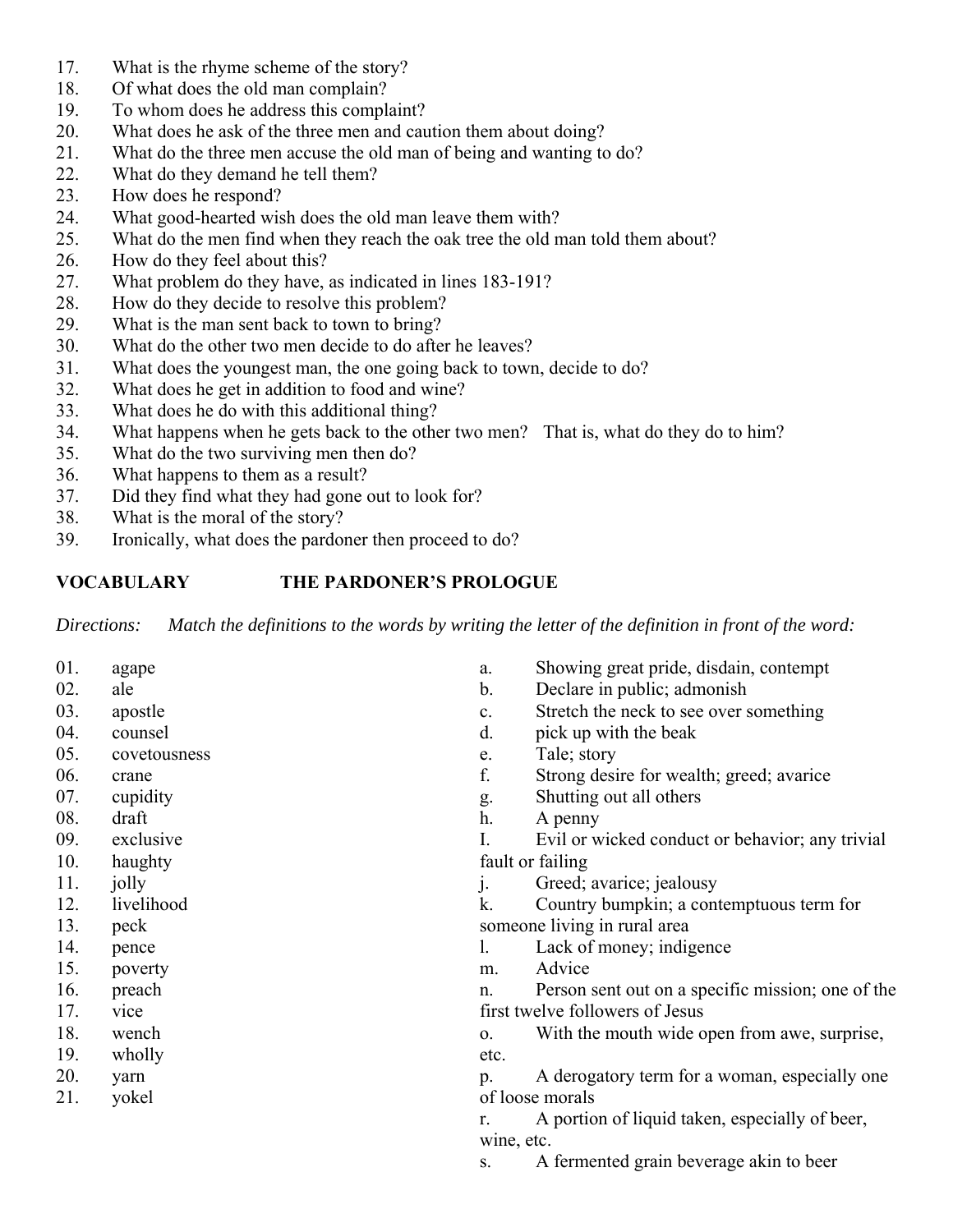t. Completely; entirely

- v. Happy; jovial; friendly and outgoing
- u. Way of making a living; income

### **VOCABULARY THE PARDONER'S TALE**

*Directions: Match the definitions to the words by writing the letter of the definition in front of the word:*

01. absolve 02. adversary 03. affair 04. apothecary 05. appetite 06. bargain 07. bestowed 08. chaps 09. consent 10. deftly 11. dignity 12. dishonor 13. gratify 14. grisly 15. grove 16. hereabout 17. homicide 18. humbly 19. jollity 20. lots 21. page 22. pallor 23. permission 24. polecat 25. primed 26. prudent 27. quiet 28. rage 29. redeemed 30. register 31. repent 32. sauntered 33. solution 34. stirred 35. strife 36. swine 37. tarry 38. tavern 39. transcend 40. utterly 41. vague 42. vermin 43. wary 44. whither 45. wretched 46. writ a. Bar; pub b. Moved c. Uncertain; not sure or exact d. Cautious e. Enemy; opponent f. Prepared; ready g. Disrespect; insult h. Enroll, list, or record officially I. Guys; fellows j. Matter; occurrence; thing k. Proper pride and self-respect l. Deal; agreement m. Desire to satisfy some want or craving n. A young boy who runs errands, carries messages, etc. o. Extreme anger p. Terrifying; horrifying; frightful q. In a manner showing humility; modest; not self-asserting r. Peace; calm s. Miserable; unhappy; unfortunate t. Turmoil; contention; competition u. Paleness v. Scripture w. To where x. Close by; near at hand y. Agreement; permission z. Pigs; hogs; a derogatory term when applied to a person aa. Thicket; copse; small stand of trees bb. Bought back; delivered from sin cc. Given, as of a gift dd. Happiness; fun ee. Careful; careful to consider all dangers, problems, etc. ff. Answer gg. Objects used in deciding a matter, by drawing forth at chance from a container hh. Give pleasure or satisfaction ii. Leave; formal consent jj. Completely; totally kk. Atone; express regret for something ll. Druggist; pharmacist mm. Wait; linger